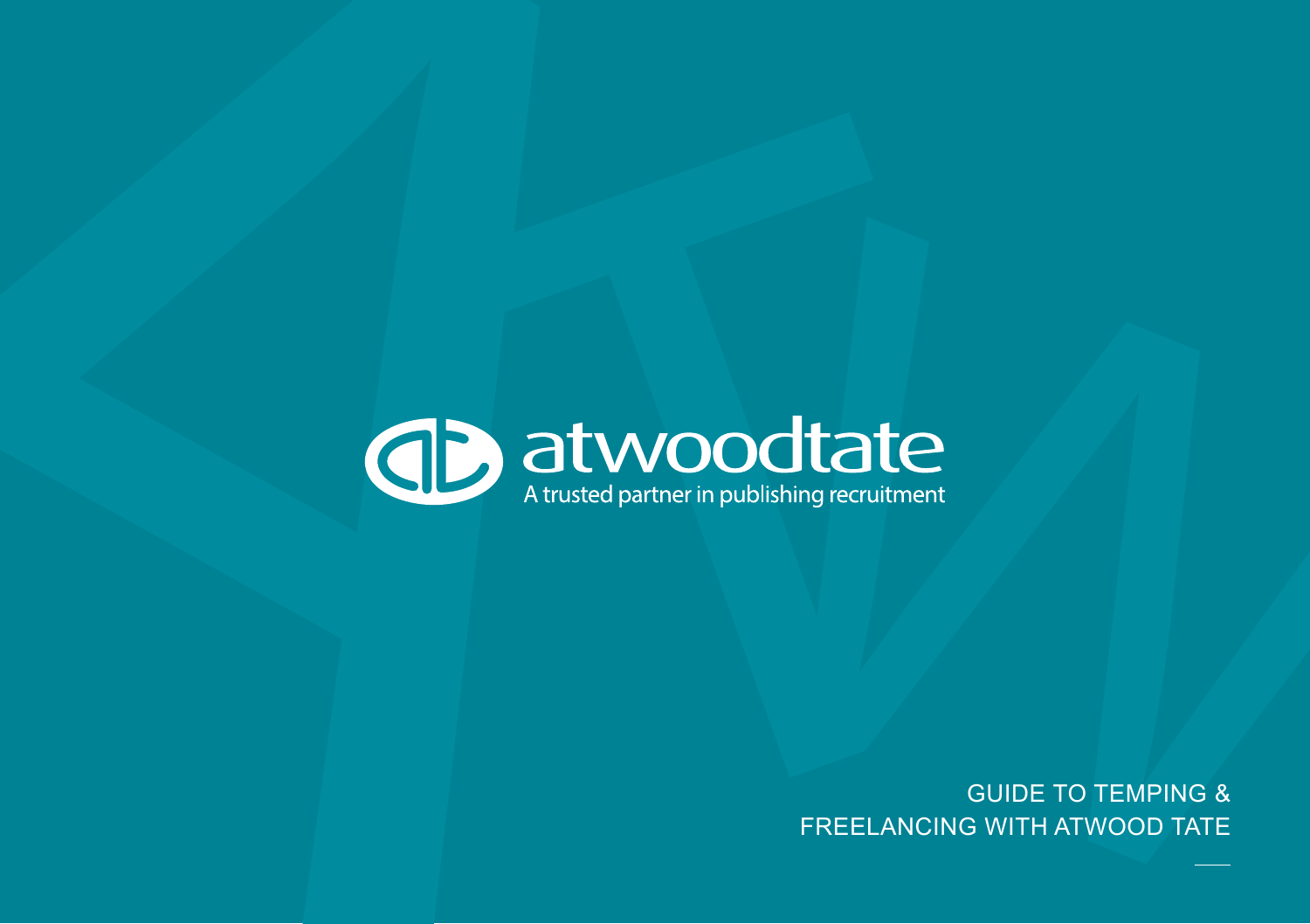There is a huge demand for temps, freelancers and contractors within the publishing, information and events businesses and Atwood Tate have a team of knowledgeable experienced consultants to help you find your next role.

Our consultants are fully up-to-date with the latest government legislations and as such are well placed to answer any questions or concerns you may have and offer constructive recommendations.

CONNECTING TALENT WITH OPPORTUNITY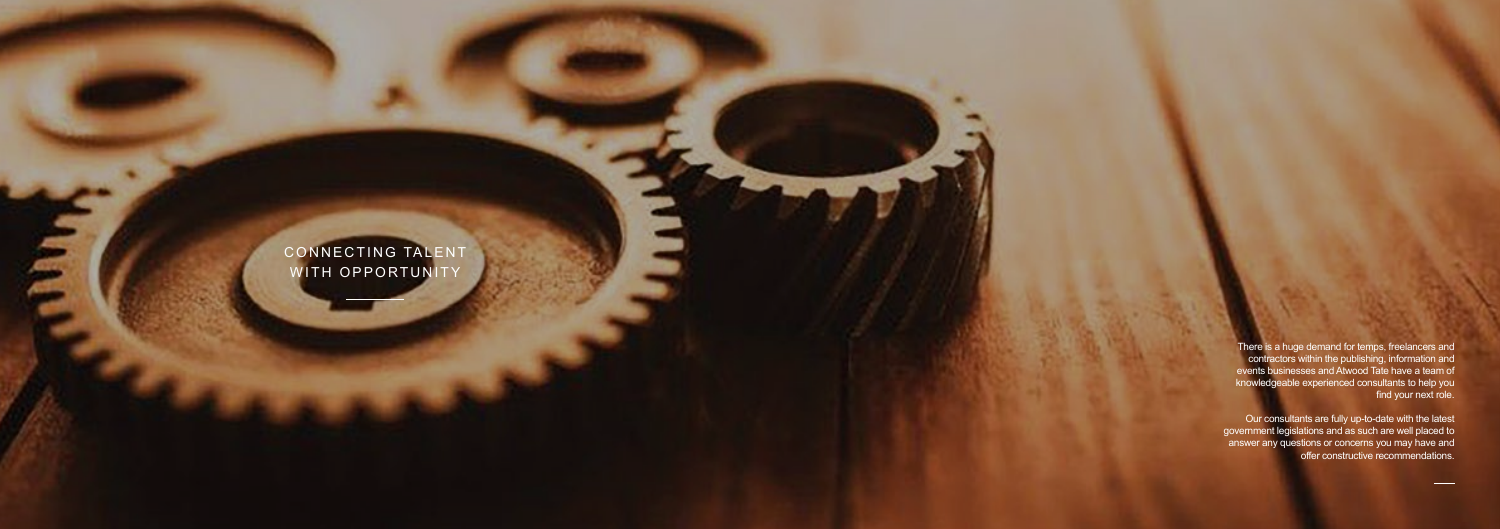Using a temp, freelancer's or contractor's specialist skills in the short term and having them hit the ground running can be hugely appealing to our clients.

Companies will often need temps/freelancers to bridge the skills gap that the in-house team may not have or for an extra pair of hands, to meet a project deadline, holiday or sickness cover or even maternity leave.

This is a great way to build on your experience, explore the industry, and learn what sector of publishing and size of company you enjoy. Temping is also a great way to earn some extra cash while you are in between roles, looking for a permanent opportunity. Sometimes temp roles do turn into permanent ones!



Most often, there is no time for training with temp roles. Clients need temps who have the experience they require to help the team meet that urgent deadline, or keep the work running smoothly whilst the person you are covering for is away. There is often an immediate start date and clients do

make hiring decisions quickly.

Sometimes a client will interview, this can still be done in person or even over the phone, but an interview for a temp role is often shorter. On occasion, due to the urgency, a client may not have time to interview and will hire you based on the strength of your CV and in particular the recommendation Atwood Tate provide to

> We never send CVs to clients or reference details without prior consent.

the client.

Clients rely on Atwood Tate to send them candidates with the right skills required for the role. We register candidates in advance with a variety of skills we know our clients will need, so we can be prepared for quick turnarounds when our clients make that call. For those new to temping, we will inform you of the process at the registration meeting so you will know what to expect when you get that call from us.

We are also there for you throughout the assignment, ready to answer any questions you may have and offer support. We want to make sure you are happy in the work you are doing and that we are sending you to companies you want to work for. We know our clients well and what types of people will fit into their teams and we get to know you too so we can send you to publishers where you will fit in and feel at home comfortably using the skills you have.

Our clients put their faith in us and we put our faith in you. Working as your agent, we represent your interests and negotiate the best deals for you, helping you to build a successful career in publishing.

Temping is paid on a weekly basis and when you have accepted a temp assignment, we will send you a 'welcome on board pack' with all the necessary information you need.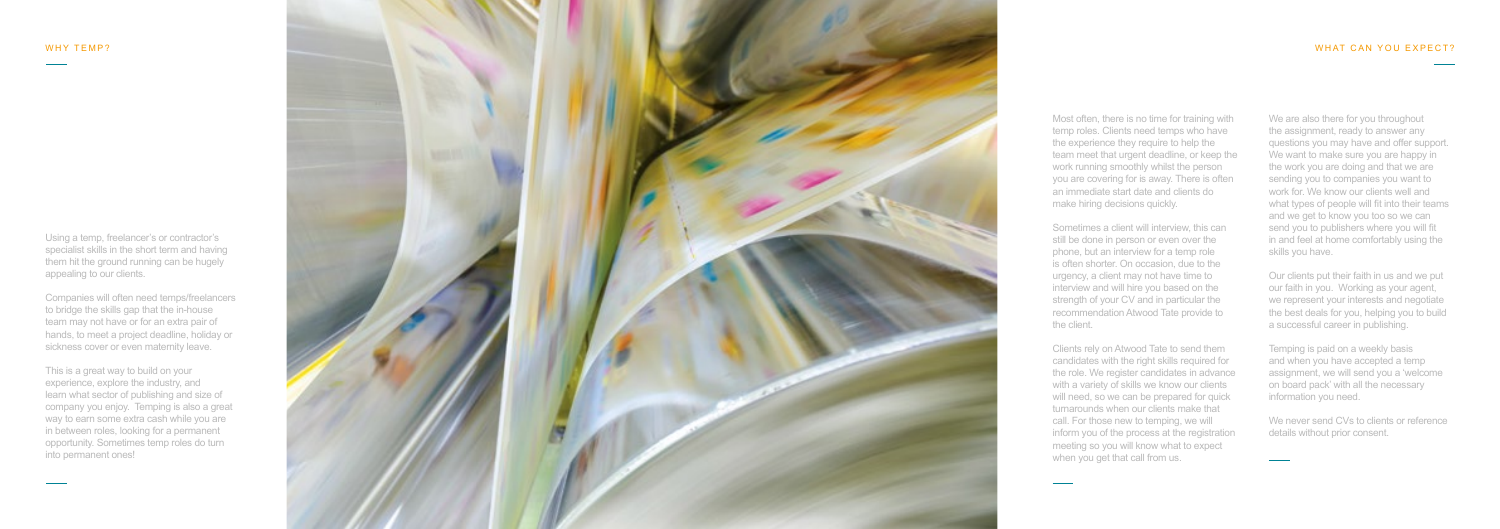However, new government legislation is being proposed to tighten up this legislation and improve its effectiveness which could mean that more freelancers/contractors find themselves within the scope of IR35. It is often a difficult distinction to make so if unsure, contractors should seek the advice of a specialist.

From April 2016 the government is introducing further legislation to remove tax relief for travel (home-to-work commuting) and subsistence for anyone working under the supervision, direction or control of any person, making it consistent for both permanent and temporary workers.

If you are employed through Atwood Tate's payroll then you will not have to worry about any of this legislation as it will not affect you.

## PENSIONS – AUTO ENROLMENT

Auto enrolment is a system that is being introduced on a staged basis between October 2012 and April 2017, whereby workers are automatically enrolled into company pension schemes.

If you are taking annual leave (after agreeing this with your manager) and want this as paid holiday, including Bank Holidays, you must let us know at least one week in advance. This will then be paid during the time you are off. If at the time of asking you have not accrued enough holiday pay to cover the full period of your leave we will pay out everything you have accrued so far. If you are unable to take holiday during your assignment, any money accrued will be paid at the end of your assignment.

Each organisations staging date depends on the number of staff it employs. Throughout this period the minimum contribution by employees is 1% contribution with employers matching this 1% payment. This is set to increase over the following years.

From April 2016 any of our temporary workers will be automatically enrolled in our pension scheme after 12 weeks in the same assignment, unless you choose to 'opt out'.

If you do not wish to make pension contributions you can choose to 'opt out' after you receive Auto Enrolment notification.

We will require a P45 from you when starting a new assignment so that you can be kept on the correct tax code. If you are unable to provide us with a P45, you will automatically be put on the higher tax code.

#### TIME SHEETS

Our preferred method is for you to add your timesheets weekly to our online portal (details will be in our welcome pack). Alternatively we can provide paper timesheets that simply require a signature from your manager, which you scan and email back to us each week.

## HOLIDAY PAY

As a temp you are also entitled to holiday pay and this is accrued as a percentage of your basic hourly pay rate (12.07%).

#### Example:

If you earn £10 per hour, and you work 35 hours in a week, holiday accrued will be 12.07% of your gross pay for that week, in this case £350.00. Therefore in this example the holiday amount which will be accrued for you will be £42.25.

## P45

At the end of your assignment, Atwood Tate will also give you a P45 to close your payroll record but we are certainly happy to have it back again for new assignments with us!

#### AWR (AGENCY WORKERS REGULATIONS)

The AWR legislation was introduced to protect the working and employment conditions of contractors, temporary workers and freelancers.

You are classed as an 'agency worker' if you work through a temporary employment business (including umbrella companies) on a temporary basis. The AWR entitle you to access the company's available facilities (canteen, gym membership childcare facilities etc) and information on suitable job vacancies from day one of your assignment.

After 12 weeks in the same assignment you become eligible for the same pay and working conditions (annual leave, benefits etc) as a permanent employee in a comparable position. Atwood Tate send out information request forms to ensure that all our clients provide the correct information in line with these regulations and agree any changes necessary after the 12 week qualifying period.

# IR35

IR35 Legislation aims to eliminate the avoidance of tax and National Insurance Contributions (NICs) by freelancers/contractors. If the relationship between the freelancer/ contractor and client would have been seen as one of employment were it not for an intermediary, the legislation ensures that the contractor pays tax and NICs on a basis which is fair in relation to what a permanent employee of the client would pay.

These workers are classified as working under SDC (supervision, direction or control). Accurately assessing your IR35 status is an essential part of operating as a UK contractor as it impacts on many of the decisions you have to take. Atwood Tate use REC modelled contracts that also allow us to assess your IR35 status and gather the necessary documentation required from Ltd company workers.

If the freelancer/contractor can prove they are genuinely self-employed and therefore not working under SDC (supervision, direction or control) then they will not be affected by IR35.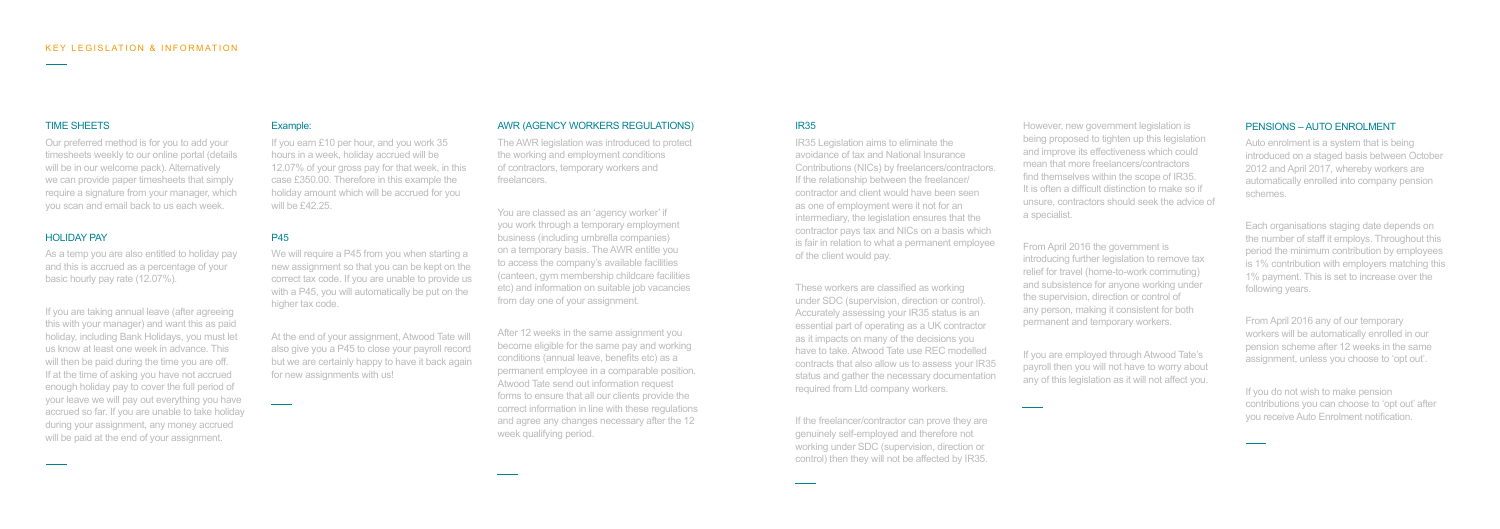Kellie has been a fantastic Recruitment Consultant to work with. From the point of applying for my contract, she has been extremely reliable and supportive in my quest to secure a contract. Kellie understands the needs of a day rate contractor, which meant that I was relieved of a lot of stress with regards to contract creation, which was much appreciated.

Alison made the job hunting process much easier right from the start. She made the effort to understand exactly what I was looking for and only put me forward for positions that she knew would suit me. She supported me through the whole process and her communication with me has always been second to none.

Her ability to forge and maintain a strong working relationship with the client contributed to subsequent timely contract renewals, ultimately making the process feel seamless. Kellie's personable and enthusiastic nature meant that I have not been treated as just another candidate on the agency books.

I hope to continue working with Kellie, and wouldn't hesitate to recommend her as a Recruitment Consultant, both for individuals seeking a new role, and also organisations requiring a recruitment expert.

When I posed difficult questions I appreciated her responses and she kept me fully informed when consulting outside expertise. I would certainly use Atwood Tate again and would recommend their services.

Natalie Coker, placed as Business Analyst at BMJ

Roisin Owens, placed as Temp Marketing Assistant at Pearson

Atwood Tate were excellent in enabling me to find a position that is a very good match with my skills and I'm very much enjoying. Alison was a pleasure to work with during the recruitment process. She provided me with excellent support and I appreciated her honesty and straightforward approach.

Richard Sawyer, placed as Learning Technology Consultant at McGraw Hill Education

#### DONT JUST TAKE OUR WORD FOR IT...

Kellie at Atwood Tate has provided an exceptional service. Candidates were consistently well matched to the specifications sent and I appreciated the regular communication about the progress of our recruitment project. Furthermore Kellie is approachable, quickly appreciates the needs of the client and has been a pleasure to work with.

Lisa Miles, Digital Production Team Leader at OUP

Kellie was very responsive to my request for a temporary journals production editor. I gave her a very short deadline (3 days I think), and she came up with several viable suggestions. When needing to renew the temporary contract for several months she suggested a financial solution which not only benefitted Atwood Tate but also ICE Publishing. I was very happy with the service she gave, and would willingly contact Kellie again when I need another temp.

Tamsin Cousins, Content & Production Manager at ICE Publishing

We have been using Kellie at Atwood Tate for all our Publishing recruitment and have found that they provide the quality and calibre of staff we need. Kellie is incredibly enthusiastic and professional in her approach. Kellie is great to work with and has demonstrated very quickly that she understands the demands of our business well and has managed to match candidates to our exact specifications. I would have no hesitation in recommending their services.

Martha Crossley, HR Manager at Sage Publications

Need a recruitment company that excels in understanding what you need and that can provide candidates that fit the brief, role and team. Look no further than Atwood Tate. We hired two temps who are now on full time contracts, the process was seamless from start to finish, with Alison on hand whenever needed, to answer questions, and manage extensions, changes and contracts. Friendly, personal and quality service.

Nicole Kyriacou, Global Elt Director Marketing & Communications